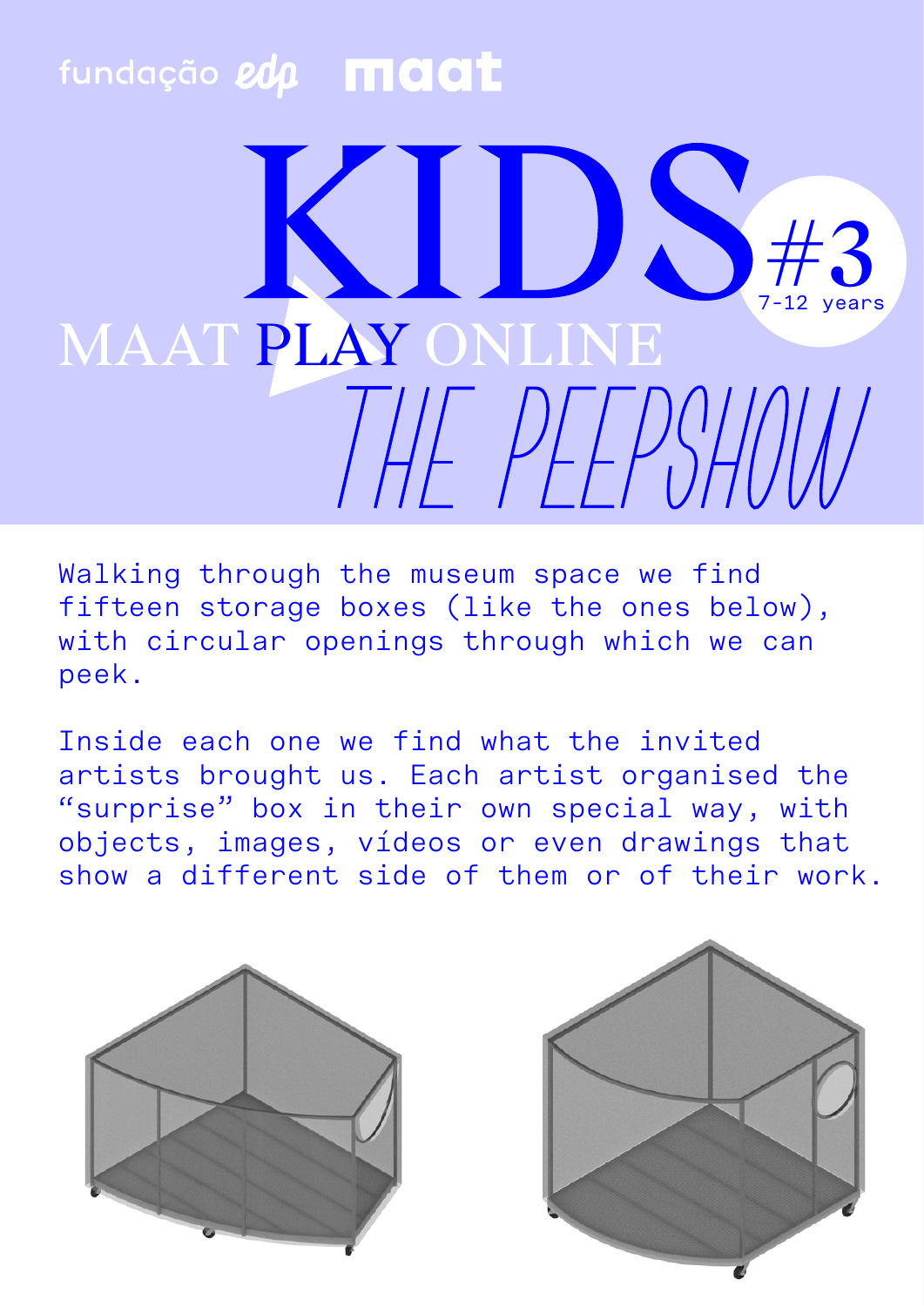In his storage box, Paulo Mendes shows a video of his work "Répétition avant le crime (troisième version) travail en cours" [Crime rehearsal (third version) work in progress], when it was installed at Central Tejo, in 2018.



Paulo Mendes "Répétition avant le crime (troisième version) travail en cours" (1996/2018) | Images: Bruno Lopes | Courtesy: Fundação EDP

The artist displays toys, newspaper clips and images in a sealed off area, where the glow in the dark objects pop out. All these elements help compose a metaphor\* to make us think about how society works and the workd we live in.

Identify objets you can relate to something that happened or is happening now in your town, in your country or somewhere else on the planet.